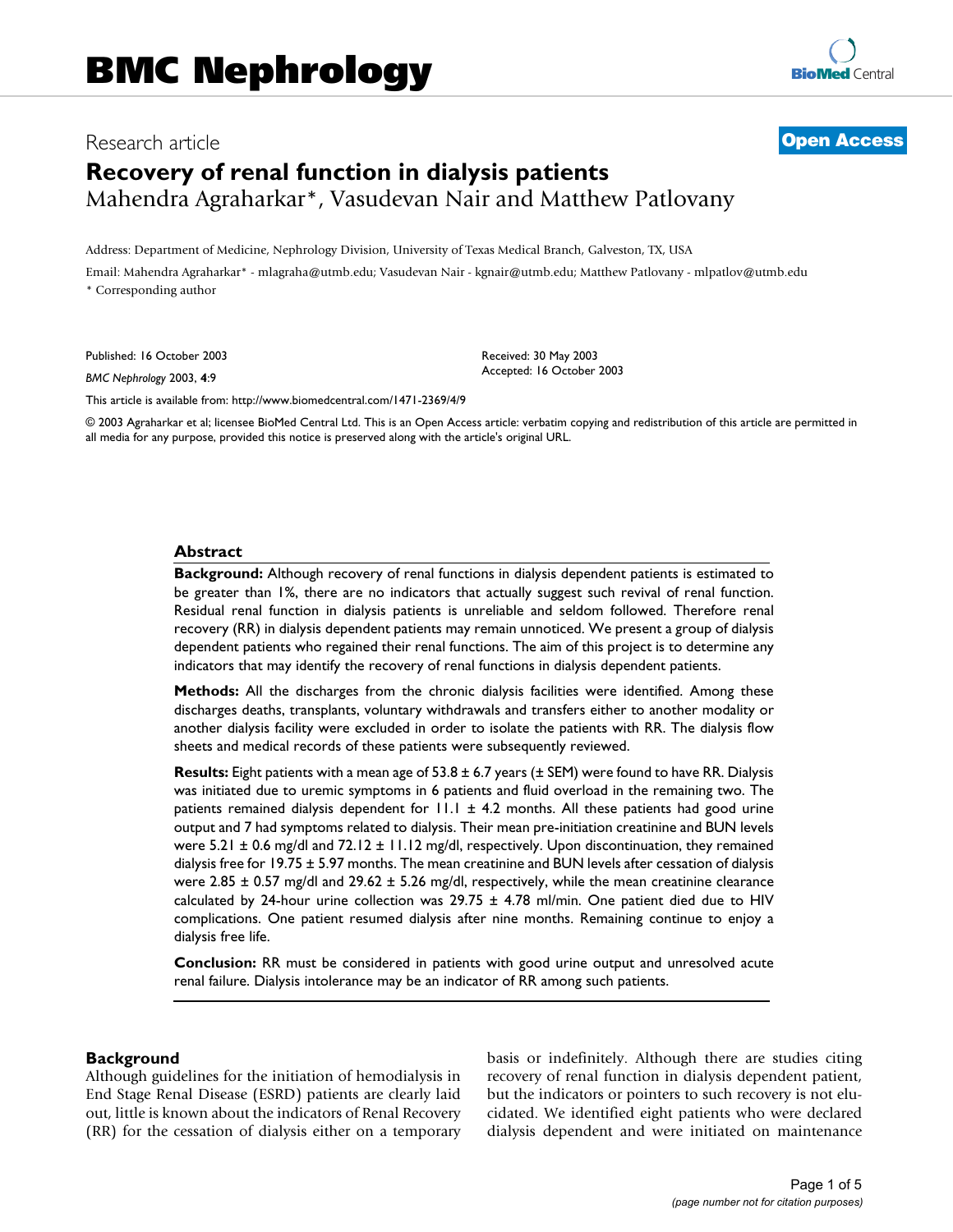| No             | Age | Race/<br>Gender | Renal<br><b>Biopsy</b>            | Presumed<br><b>Etiology</b>                           | Serum<br>Cr at<br>initiation | <b>Initial</b><br>Serum<br><b>BUN</b> | Reason<br>for<br><b>Initiation</b><br>of HD | <b>Duration</b><br>(months) | <b>Symptoms</b><br>on HD         | <b>Serum</b><br>Cr after<br>cessation | <b>BUN</b><br>after<br>cessation<br>of HD | Cr. Cl<br>after<br>cessation | Time off<br><b>HD</b><br>(months) |
|----------------|-----|-----------------|-----------------------------------|-------------------------------------------------------|------------------------------|---------------------------------------|---------------------------------------------|-----------------------------|----------------------------------|---------------------------------------|-------------------------------------------|------------------------------|-----------------------------------|
|                | 34  | W/M             | FSGS&<br><b>AIN</b>               | HIV, AIN,<br><b>HTN</b><br>Nepscl                     | 3.34                         | 53                                    | Nau/Vom                                     | 4                           | Leg cramps<br>Fatigue            | 2.76                                  | 28                                        | 34                           | Died of<br><b>HIV</b><br>compl.   |
| $\overline{2}$ | 81  | LA/F            | <b>FSGS</b>                       | HTN Chol.<br>Embolizatio<br>n                         | 4.2                          | 60                                    | Fluid<br>overload<br>+ rising cr            | 12                          | None                             | 1.73                                  | 36                                        | 18                           | 21                                |
| 3              | 50  | <b>BM</b>       | <b>FSGS</b>                       | $FSGS +$<br><b>ATN</b>                                | 8.61                         | 114                                   | Mental<br>status<br>changes                 | 30                          | Washed<br>out, cramps<br>Low BP. | 4.12                                  | 30                                        | 40                           | 15                                |
| 4              | 71  | <b>WM</b>       | Mem<br><b>GN</b>                  | Mem GN                                                | 6.35                         | 68                                    | Nau/vom<br>Weight<br>loss                   | 29                          | Washed<br>out, cramps<br>Low BP. | 5.36                                  | 48                                        | 9                            | 9                                 |
| 5              | 60  | <b>BF</b>       | <b>FSGS</b>                       | Obesity<br>related<br><b>FSGS</b>                     | 6.88                         | 69                                    | Anasarca,<br>ARF on<br><b>CRF</b>           | 6                           | Washed<br>out, cramps<br>Low BP. | 1.91                                  | 48                                        | 36                           | 26                                |
| 6              | 31  | <b>BM</b>       | No<br>biopsy                      | <b>HIV</b><br>Nephropath                              | 3.39                         | 25                                    | Acidosis +<br>Increasing<br>Cr              | $\overline{2}$              | Nau/Vom<br>Cramps                | 1.71                                  | 4                                         | 20                           | $\overline{2}$                    |
| 7              | 68  | <b>WM</b>       | Contra<br>st Tox.<br>no<br>biopsy | ATN,<br>Contrast.<br><b>RCC</b> with<br>single kidney | 4.34                         | 2                                     | Acidosis<br>Hyperkale<br>mia                | $\overline{2}$              | Washed<br>out, cramps<br>Low BP. | 2.4                                   | 17                                        | 30                           | 33                                |
| 8              | 36  | AF              | <b>FSGS</b>                       | <b>FSGS</b>                                           | 5.57                         | 67                                    | Nau/vom                                     | 4                           | Washed<br>out, cramps<br>Low BP. | 1.85                                  | 26                                        | 51                           | 51                                |

<span id="page-1-0"></span>**Table 1: Table illustrating the characteristics, clinical course and outcome of the 8 patients presented in the study.**

hemodialysis. Later, these patients were noted to have either complete or partial recovery of renal functions, and were taken off dialysis. The aim of this paper is to emphasize the need for watchfulness in assessing RR in patients who are declared to be dialysis dependent. We also attempt to identify the factors that may predict or alert a clinician to the possibility of RR that is sufficient enough for the cessation of maintenance dialysis.

### **Methods**

We identified all patients who were discharged from our chronic dialysis facilities. Deaths, transplants, voluntary withdrawals and transfers to other modalities or dialysis centers were identified and excluded. The medical records of the remaining patients were reviewed, and the symptoms on dialysis, interdialytic weight gains, pre dialysis and post dialysis serum chemistries such as BUN, and creatinine were recorded. Creatinine clearance if determined prior to initiation of dialysis was noted. A note of the symptoms on dialysis such as hypotension, muscle cramps, lethargy and extreme weakness after dialysis was also made. The previously recorded follow-up chemistries and symptoms after the cessation of dialysis if any, was documented. Outcomes of death, return to dialysis, and duration of dialysis-free time was recorded. A total of 8 dialysis patients over the preceding three years who had recovered their renal function were identified (Table [1\)](#page-1-0).

# **Results**

In the preceding 3 years we identified 8 patients in our two chronic dialysis facilities who had renal recovery following the discontinuation of dialysis (either on a temporary or an indefinite basis). Our chronic dialysis units have an incident patient population of approximately 25 patients per year, and a prevalent population of approximately 150 patients. The annual growth rate is approximately 7%. Among the 8 patients that recovered their renal function, 3 were Caucasians, 3 African Americans, 1 Hispanic and 1 Asian. Five were male and three female. The mean age of these patients was  $53.87 \pm (SEM)$  6.7 with a range of 31 years to 81 years (Table [1](#page-1-0)). Four of these patients had an underlying glomerulopathy, and two had hypertensive glomerulosclerosis. Two patients had HIV disease, one patient had probable cholesterol embolization and one patient had ischemic nephropathy sustained during the removal of a kidney that had a cancerous growth. Six patients had symptoms attributed to uremia, 2 patients also had acidemia and hyperkalemia and 2 patients had fluid overload in the form of either resistant anasarca or pulmonary edema. Their mean BUN and creatinine was  $72.12 \pm 11.1$  (range  $25 - 121$ ) mg/dl and  $5.21$  $\pm$  0.6 (range 3.3 – 8.6) mg/dl respectively. These patients remained on dialysis for a mean of  $11.13 \pm 4.0$  (range 2– 30) months. It was unclear if the patients had good urine output at the time of dialysis initiation. However, all the patients vocalized an increment in urine output while on dialysis, and two patients had to frequently interrupt the dialysis session to pass urine. Seven of these patients were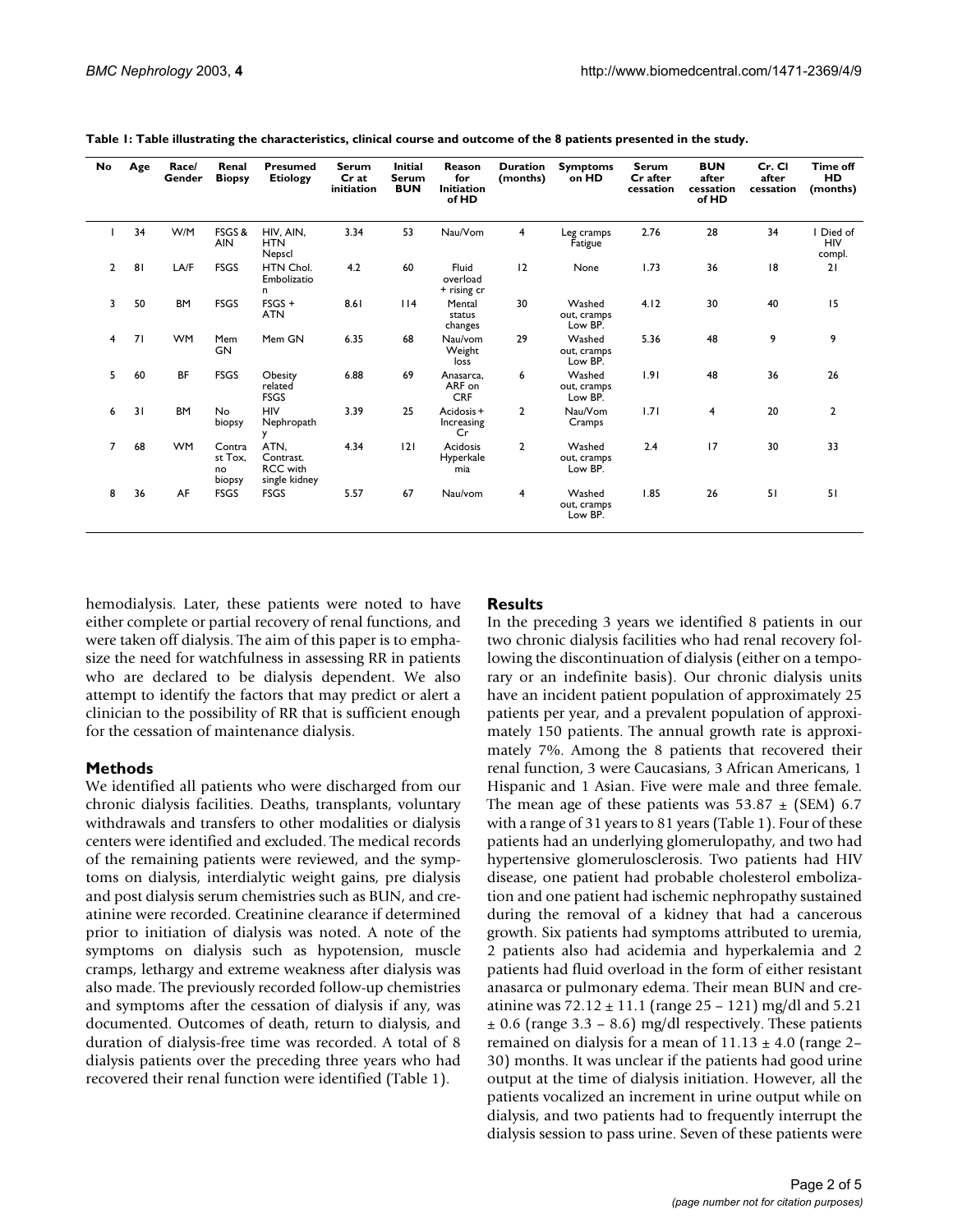consistently symptomatic during the dialysis session. All seven patients had severe leg cramps, and 5 had a washedout feeling after dialysis and felt better on the non-dialysis days. These seven patients requested a reduction in either their dialysis treatment time or the frequency of dialysis. Patients also had episodes of nausea, vomiting, and hypotension during dialysis. Their mean serum creatinine and BUN levels at the time of cessation of dialysis were noted to be  $2.85 \pm 0.5$  (range 1.71 – 6.34) mg/dl and  $30.86 \pm 4.5$ (range 14 – 48) mg/dl, respectively. Since these patients' creatinine levels were not in a steady state at the time of initiation, creatinine clearance was not determined by using 24-hour urinary creatinine excretion. After the cessation of hemodialysis, the patients were followed on a weekly basis in the nephrology clinics and their creatinine clearance was determined by 24-hour urinary creatinine excretion once the creatinine had stabilized. The mean creatinine clearance determined by 24-hour urinary creatinine excretion was  $29.75 \pm 4.8$  (range  $9 - 51$ ) ml/min.

Of the 8 patients, three insisted to be taken off dialysis. These patients remained dialysis free for a mean duration of  $19.75 \pm 5.6$  (range  $1 - 51$ ) months. One patient with HIV disease that was complicated by disseminated MAI infection and CMV retinitis infection died 1 month after discontinuation of dialysis due to infections. His creatinine clearance after the cessation of the dialysis was estimated to be 53 ml/min. One patient, whose creatinine clearance was 9 ml/min, and who remained without dialysis for nine months, had to be restarted on dialysis due to progressive loss of weight and appetite. His creatinine clearance remains at 9 ml/min. It is interesting to note that 6 of the 8 patients had a renal biopsy performed and 5 of these 6 patients with renal biopsy had focal segmental glomerulosclerosis (FSGS) as the primary glomerular disease. Although they all may have had acute renal failure in the setting of chronic kidney disease (CKD) they all were assumed to have renal failure secondary to their primary glomerulopathy.

# **Discussion**

Although there are guidelines for the initiation of hemodialysis and for the care of patients on maintenance hemodialysis and peritoneal dialysis, there is very little in the literature regarding the recovery of renal function. This is mainly because renal failure patients who are labeled as dialysis dependent rarely regain their renal function. Even when they do, it may not be clinically evident, and such marginal renal recovery hardly justifies cessation of dialysis. There are case reports that cite delayed recovery of renal functions in dialysis dependent patients who have had ischemic nephropathy secondary to renal artery stenosis. When the renal artery occlusion to the solitary kidney was surgically repaired as late as six months after initiation of dialysis, the patient showed recovery of renal function [1]. Kato and his colleagues have reported recovery of renal function in their dialysis dependent patient who had cholesterol embolization to the kidneys causing loss of renal functions [2], while Morales and his colleagues reported spontaneous recovery of renal function in their patient who supposedly had renal failure due to FSGS associated with human immunodeficiency virus (HIV) infection [3]. Both of these conditions are widely believed to cause irreversible renal failure. Urologic conditions such as inadvertent ligation of the renal vein of a single functioning kidney and chronic obstructive uropathy due to chronic ureteric obstruction especially in a single functioning kidney, can also reveal evidence of delayed resolution of renal failure upon relieving the obstruction, as cited by Cancarini and Shokeir and their colleagues [4,5]. Alkhunaizi and his colleague reported a case of acute renal failure due probably to secondary oxalosis related to excessive ingestion of vitamin C. Their patient also had delayed renal recovery, which they attributed to slow removal of oxalates by aggressive hemodialysis [6]. Probably the most reported dialysis dependent cases that eventually regained renal functions are vasculitis related acute renal failure patients and those with accelerated hypertension, who were later noted to have an adequate amount of renal functions to evade dialysis therapy [7–9]. Sekkarie and colleagues reviewed 10-year data of 7404 patients from the Michigan Kidney Registry to evaluate the rate and associated factors for recovery of renal function. They observed that in patients with glomerulonephritis associated with a systemic illness, vasculopathies had threefold to fourfold higher recovery rates. White race, older age, and later year of ESRD were associated with significantly higher recovery rates. They also observed that in approximately 48% of those who regained renal function, recovery occurred within 6 months of initiating dialysis therapy, 74% within 1 year, and lasted at least 1 year in 75% of such cases [10]. However, they did not allude to the factors that forewarned the physicians about recovery of renal function. These authors cautioned the physicians to be vigilant before declaring them as having ESRD. Spanish medical literature, however, addresses the issue of recovery of renal function. Two different authors proposed periodic monitoring of residual renal functions at least once in two months [11,12].

In the United States, in contradistinction to the peritoneal dialysis patients, residual renal function in hemodialysis patients is usually not monitored. In our hemodialysis facilities, urine output is neither routinely measured nor residual renal function estimated. The only indication that alerted the physician was marginal decrement in the pre-dialysis serum creatinine in a patient who requested reducing the treatment time due to intolerance to dialysis procedure. All except one of our patients had symptoms on dialysis such as nausea, vomiting, hypotension and leg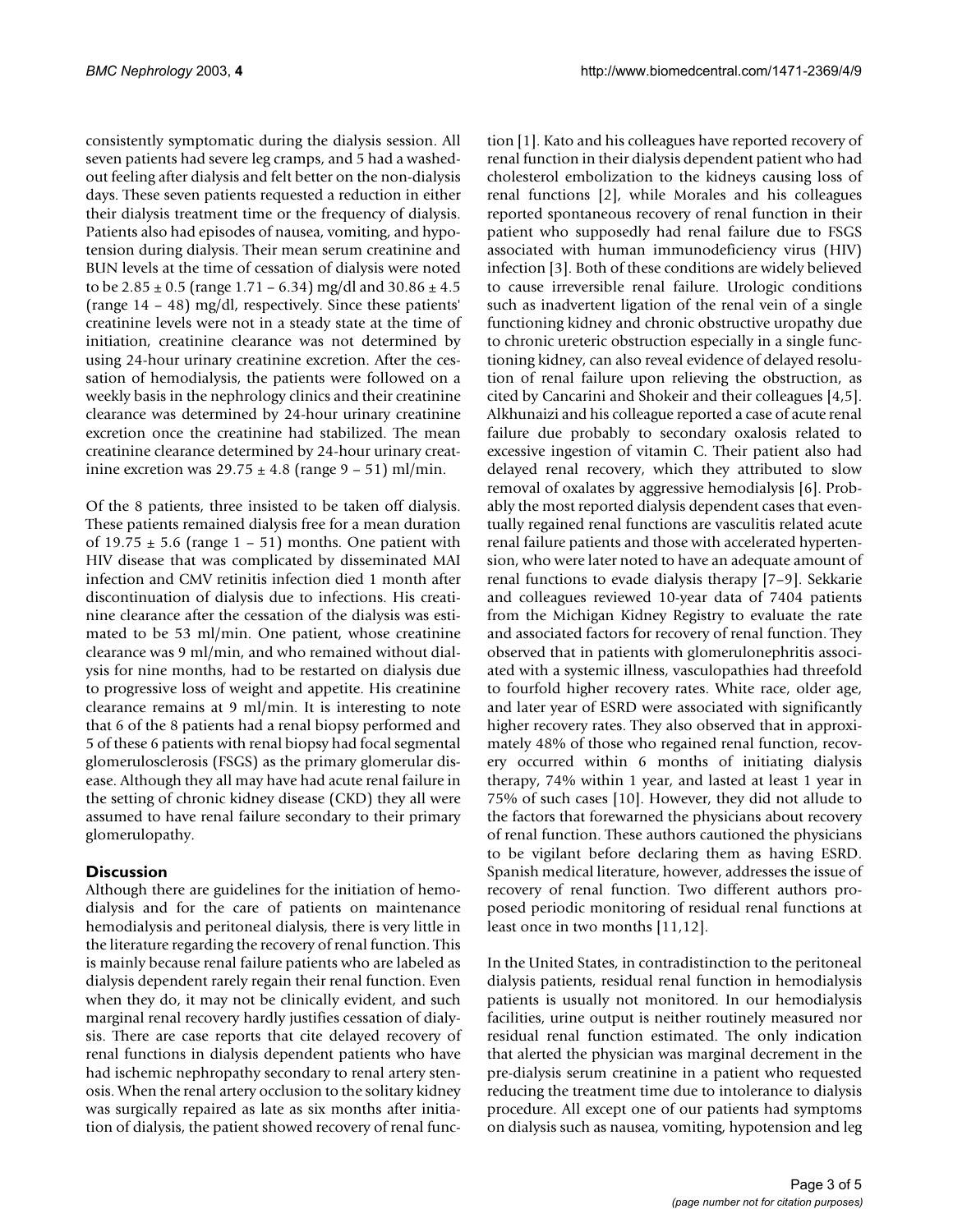

# Bar diagram depicting the level of hemodialysis **Figure 1** serum creatinine in each patient at the time of initiation and cessation of maintenance

Bar diagram depicting the level of serum creatinine in each patient at the time of initiation and cessation of maintenance hemodialysis. Series 1 represents the serum creatinine in mg/dl at initiation of dialysis and series 2 at discontinuation of hemodialysis.

cramps. In our institution approximately 1% to 2% of the patients recover renal function. This may be an underestimation because only those patients who had severe symptoms on dialysis and requested a reduction in dialysis time, prompted us to re-evaluate their renal functions. Most of the symptoms are presumably secondary to excessive ultrafiltration on dialysis. There probably are more patients who are not subjected to significant fluid removal during dialysis, and therefore may not exhibit symptoms on dialysis. Such patients may continue to receive dialysis for undetermined period of time that they do not need. Our second patient may be a representation of such group.

Six of the 8, i.e. 75% percent of our patients who came off dialysis had a glomerulopathy listed as the cause of renal failure, which is supposedly an irreversible cause of renal failure. Clearly, these patients may have had an acute component of renal failure that either was ignored or was considered to be irreversible. One might argue that during multidisciplinary mandatory monthly patient care conferences (PCC), the decreasing values of BUN and creatinine should attract the attention of the caregivers to the possibility of RR. However, this does not seem to be the case as low BUN and creatinine can also be attributed to worsening of nutritional status. This may be perceived to be due to under-dialysis that may prompt even more aggressive dialysis that the patient does not tolerate. In some instances, such as our last patient, the creatinine may start to fall precipitously only after the cessation of dialysis. This possibly could not be evident until the dialysis was withheld. All these patients explicitly expressed a significant improvement in their quality of life after the cessation of dialysis. The most significant difference was observed in patient number four, who despite his GFR being less than 10 ml/min, could not tolerate hemodialysis session. He remained most symptomatic immediately following dialysis, experiencing better health the following day, but again cyclically worsening after dialysis. He remained off-dialysis for only 9 months but enjoyed his